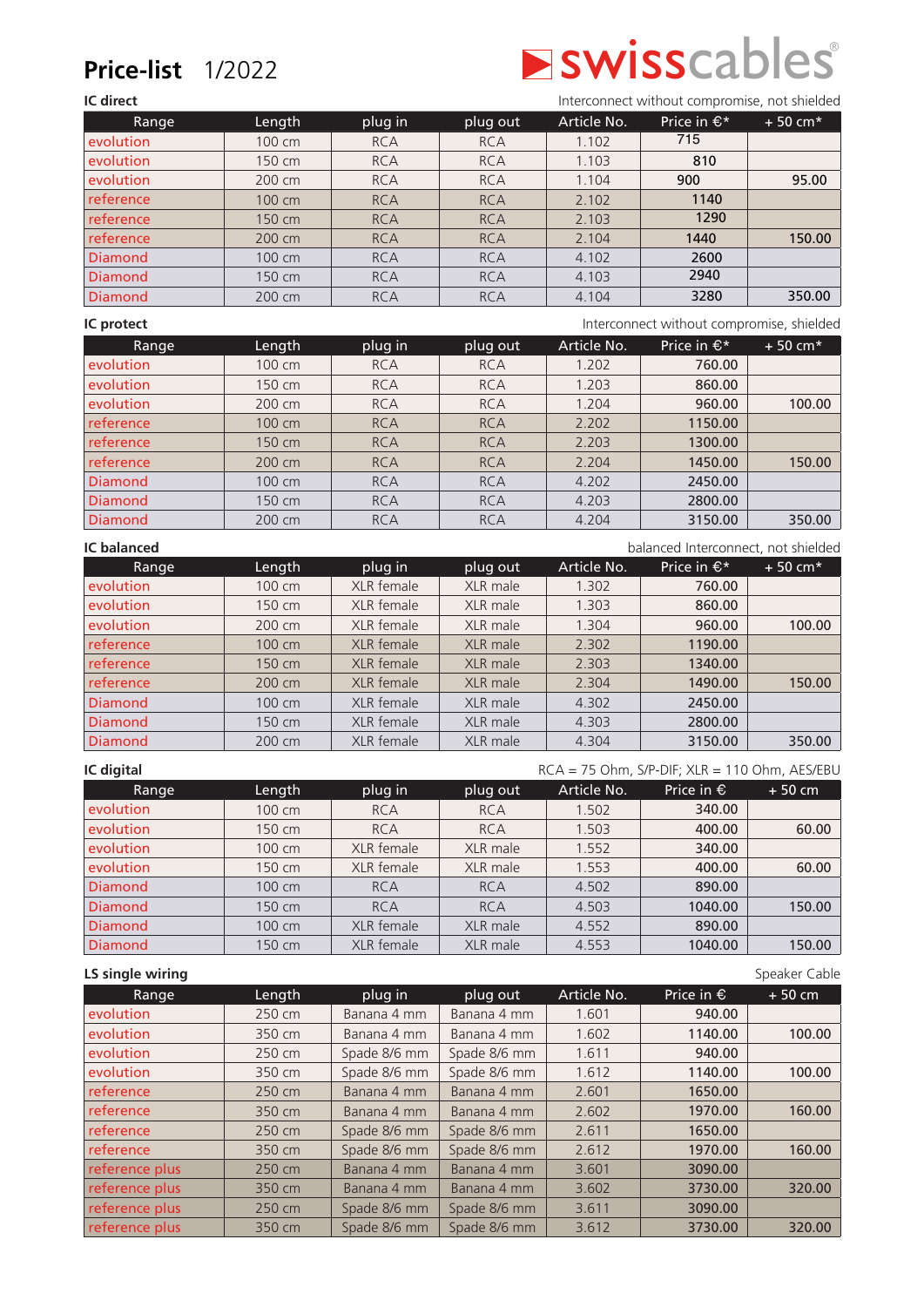## **LS bi-wiring** Speaker Cable **Cable 2018** Speaker Cable 3. Speaker Cable 3. Speaker Cable 3. Speaker Cable 3. Speaker Cable 3. Speaker Cable 3. Speaker Cable 3. Speaker Cable 3. Speaker Cable 3. Speaker Cable 3. Speaker Ca

| Range          | Length | plug in      | plug out     | Article No. | Price in $\epsilon^*$ | $+50$ cm* |
|----------------|--------|--------------|--------------|-------------|-----------------------|-----------|
| reference      | 250 cm | Banana 4 mm  | Banana 4 mm  | 2.801       | 2600.00               |           |
| reference      | 350 cm | Banana 4 mm  | Banana 4 mm  | 2.802       | 3100.00               | 250.00    |
| reference      | 250 cm | Spade 8/6 mm | Spade 8/6 mm | 2.811       | 2600.00               |           |
| reference      | 350 cm | Spade 8/6 mm | Spade 8/6 mm | 2.812       | 3100.00               | 250.00    |
| reference plus | 250 cm | Banana 4 mm  | Banana 4 mm  | 3.801       | 3600.00               |           |
| reference plus | 350 cm | Banana 4 mm  | Banana 4 mm  | 3.802       | 4400.00               | 400.00    |
| reference plus | 250 cm | Spade 8/6 mm | Spade 8/6 mm | 3.811       | 3600.00               |           |
| reference plus | 350 cm | Spade 8/6 mm | Spade 8/6 mm | 3.812       | 4400.00               | 400.00    |

### **DIAMOND - SINGLE** Speaker Cable

Range Length plug in plug out Article No. Price in €\* + 50 cm\*  $\vert$  single wiring  $\vert$  250 cm  $\vert$  Banana 4 mm  $\vert$  Banana 4 mm  $\vert$  4.601  $\vert$  4950.00 single wiring  $\vert$  350 cm  $\vert$  Banana 4 mm  $\vert$  Banana 4 mm  $\vert$  4.602  $\vert$  5950.00 single wiring 250 cm  $\frac{1}{250 \text{ cm}}$  Spade 8/6 mm  $\frac{250 \text{ cm}}{250 \text{ cm}}$  5pade 8/6 mm  $\frac{4.611}{4.611}$  4950.00  $\vert$  single wiring  $\vert$  350 cm  $\vert$  Spade 8/6 mm  $\vert$  Spade 8/6 mm  $\vert$  4.612  $\vert$  5950.00  $\vert$  500.00

## **DIAMOND - DUO** Speaker Cable

| Range               | Length | plug in      | plug out     | Article No. | Price in $\epsilon^*$ | $+50$ cm* |
|---------------------|--------|--------------|--------------|-------------|-----------------------|-----------|
| DUO - single wiring | 250 cm | Banana 4 mm  | Banana 4 mm  | 4.801       | 6900.00               |           |
| DUO - single wiring | 350 cm | Banana 4 mm  | Banana 4 mm  | 4.802       | 8800.00               |           |
| DUO - single wiring | 250 cm | Spade 8/6 mm | Spade 8/6 mm | 4.811       | 6900.00               |           |
| DUO - single wiring | 350 cm | Spade 8/6 mm | Spade 8/6 mm | 4.812       | 8800.00               | 950.00    |
| DUO - bi-wiring     | 250 cm | Banana 4 mm  | Banana 4 mm  | 4.801-bw    | 7100.00               |           |
| DUO - bi-wiring     | 350 cm | Banana 4 mm  | Banana 4 mm  | 4.802-bw    | 9000.00               |           |
| DUO - bi-wiring     | 250 cm | Spade 8/6 mm | Spade 8/6 mm | 4.811-bw    | 7100.00               |           |
| DUO - bi-wiring     | 350 cm | Spade 8/6 mm | Spade 8/6 mm | 4.812-bw    | 9000.00               | 950.00    |
| DUO - bi-amping     | 250 cm | Banana 4 mm  | Banana 4 mm  | 4.801-ba    | 7300.00               |           |
| DUO - bi-amping     | 350 cm | Banana 4 mm  | Banana 4 mm  | 4.802-ba    | 9200.00               |           |
| DUO - bi-amping     | 250 cm | Spade 8/6 mm | Spade 8/6 mm | 4.811-ba    | 7300.00               |           |
| DUO - bi-amping     | 350 cm | Spade 8/6 mm | Spade 8/6 mm | 4.812-ba    | 9200.00               | 950.00    |

**bridges/jumpers** for bi-wiring Speaker

| Range          | Length          | plug in      | plug out     | Article No. | Price in $\epsilon^*$ | $+50$ cm* |
|----------------|-----------------|--------------|--------------|-------------|-----------------------|-----------|
| evolution      | set of 4, 15 cm | Spade 8/6 mm | Spade 8/6 mm | 1.701       | 240.00                |           |
| evolution      | set of 4, 15 cm | Banana 4 mm  | Banana 4 mm  | 1.711       | 240.00                | 80.00     |
| reference      | set of 4, 15 cm | Spade 8/6 mm | Spade 8/6 mm | 2.701       | 590.00                |           |
| reference      | set of 4, 15 cm | Banana 4 mm  | Banana 4 mm  | 2.711       | 590.00                | 120.00    |
| reference plus | set of 4, 15 cm | Spade 8/6 mm | Spade 8/6 mm | 3.701       | 690.00                |           |
| reference plus | set of 4, 15 cm | Banana 4 mm  | Banana 4 mm  | 3.711       | 690.00                | 150.00    |
| Diamond        | set of 4, 15 cm | Spade 8/6 mm | Spade 8/6 mm | 4.701       | 1090.00               |           |
| Diamond        | set of 4, 15 cm | Banana 4 mm  | Banana 4 mm  | 4.711       | 1090.00               | 300.00    |

**power** Power Cord Range Length plug in plug out Article No. Price in € + 50 cm evolution | 100 cm | SchuKo | IEC | 1.9E1 | **460.00** evolution | 175 cm | SchuKo | IEC | 1.9E2 | **550.00** | **60.00** evolution | 100 cm | US | IEC | 1.9U1 | **460.00** evolution | 175 cm | US | IEC | 1.9U2 | **550.00** | **60.00** reference | 100 cm | SchuKo | IEC | 2.9E1 | **630.00** reference | 175 cm | SchuKo | IEC | 2.9E2 | 750.00 | 80.00 reference | 100 cm | US | IEC | 2.9U1 | **630.00** reference | 175 cm | US | IEC | 2.9U2 | **750.00** | **80.00** reference plus 100 cm SchuKo IEC 3.9E1 910.00 reference plus | 175 cm | SchuKo | IEC | 3.9E2 | 1150.00 | 160.00 **reference plus** | 100 cm | US | IEC | 3.9U1 | 910.00 reference plus | 175 cm | US | IEC | 3.9U2 | 1150.00 | 160.00 Diamond 100 cm SchuKo IEC 4.9E1 1710.00 Diamond 175 cm SchuKo IEC 4.9E2 2250.00 360.00 Diamond 100 cm US IEC 4.9U1 1710.00 Diamond 175 cm US IEC 4.9U2 2250.00 360.00

For measurements in-between: next higher half meter will be charged. **\*Price per stereo pair**

Minimum charge for IC cables is 1.0 m and for LS cables 1.5 m. Prices are Recommended Retail Prices. All prices include VAT.